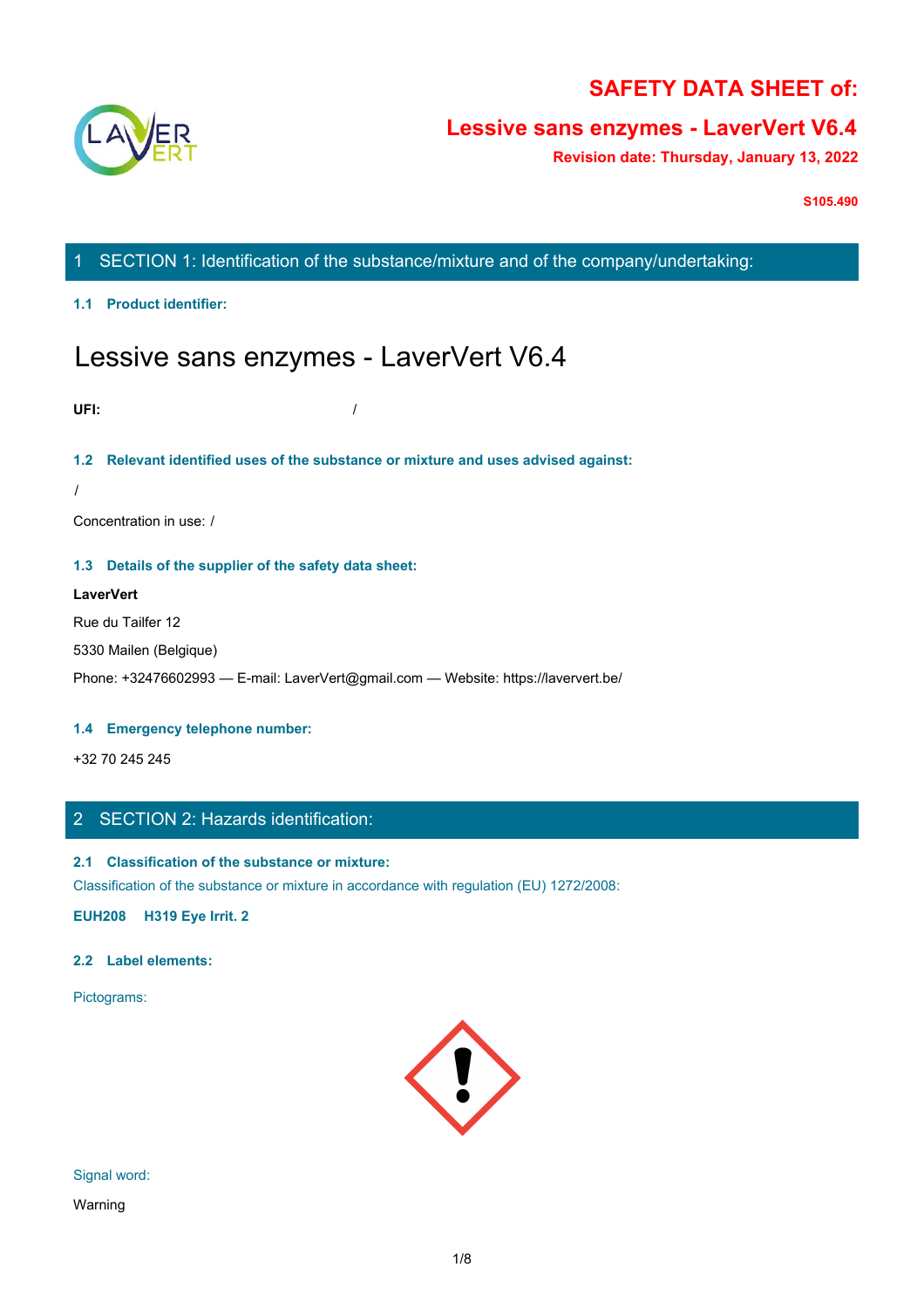#### Hazard statements:

| <b>EUH208:</b><br><b>H319 Eye Irrit. 2:</b> | Contains (Linalool). May produce an allergic reaction.<br>Causes serious eye irritation.                                            |
|---------------------------------------------|-------------------------------------------------------------------------------------------------------------------------------------|
|                                             |                                                                                                                                     |
| <b>Precautionary statements:</b>            |                                                                                                                                     |
| P264:                                       | Wash hands thoroughly after handling.                                                                                               |
| P280:                                       | Wear protective gloves, protective clothing, eye protection, face protection.                                                       |
| P305+P351+P338:                             | IF IN EYES: Rinse cautiously with water for several minutes. Remove contact<br>lenses, if present and easy to do. Continue rinsing. |
| P337+P313:                                  | If eye irritation persists: Get medical advice/attention.                                                                           |
| Contains:                                   |                                                                                                                                     |

None with the contract of the contract of the contract of the contract of the contract of the contract of the contract of the contract of the contract of the contract of the contract of the contract of the contract of the

#### **2.3 Other hazards:**

None with the contract of the contract of the contract of the contract of the contract of the contract of the contract of the contract of the contract of the contract of the contract of the contract of the contract of the

# 3 SECTION 3: Composition/information on ingredients:

| $\leq 7\%$    | CAS number:                       | 143-18-0                                                               |
|---------------|-----------------------------------|------------------------------------------------------------------------|
|               | <b>EINECS:</b>                    | 205-590-5                                                              |
|               | <b>REACH Registration number:</b> |                                                                        |
|               | <b>CLP Classification:</b>        | H315 Skin Irrit. 2<br>H319 Eye Irrit. 2                                |
| $\leq$ 3 %    | CAS number:                       | 68515-73-1                                                             |
|               | EINECS:                           | 500-220-1                                                              |
|               |                                   | 01-2119488530-36                                                       |
|               | <b>CLP Classification:</b>        | <b>H318 Eye Dam. 1</b>                                                 |
| $\leq$ 3 %    | CAS number:                       | 3414-89-9                                                              |
|               | EINECS:                           | 222-308-6                                                              |
|               | <b>REACH Registration number:</b> |                                                                        |
|               | <b>CLP Classification:</b>        | H319 Eye Irrit. 2                                                      |
| $\leq 0.2 \%$ | CAS number:                       | 78-70-6                                                                |
|               | EINECS:                           | 201-134-4                                                              |
|               |                                   | 01-2119474016-42                                                       |
|               | <b>CLP Classification:</b>        | H315 Skin Irrit. 2<br>H317 Skin Sens. 1<br>H319 Eye Irrit. 2           |
|               |                                   | <b>REACH Registration number:</b><br><b>REACH Registration number:</b> |

For the full text of the H phrases mentioned in this section, see section 16.

# 4 SECTION 4: First aid measures:

# **4.1 Description of first aid measures:**

Always ask medical advice as soon as possible should serious or continuous disturbances occur.

| <b>Skin contact:</b> | Rinse with water.                                                      |
|----------------------|------------------------------------------------------------------------|
| Eye contact:         | Rinse first with plenty of water, if necessary seek medical attention. |
| Ingestion:           | Rinse first with plenty of water, if necessary seek medical attention. |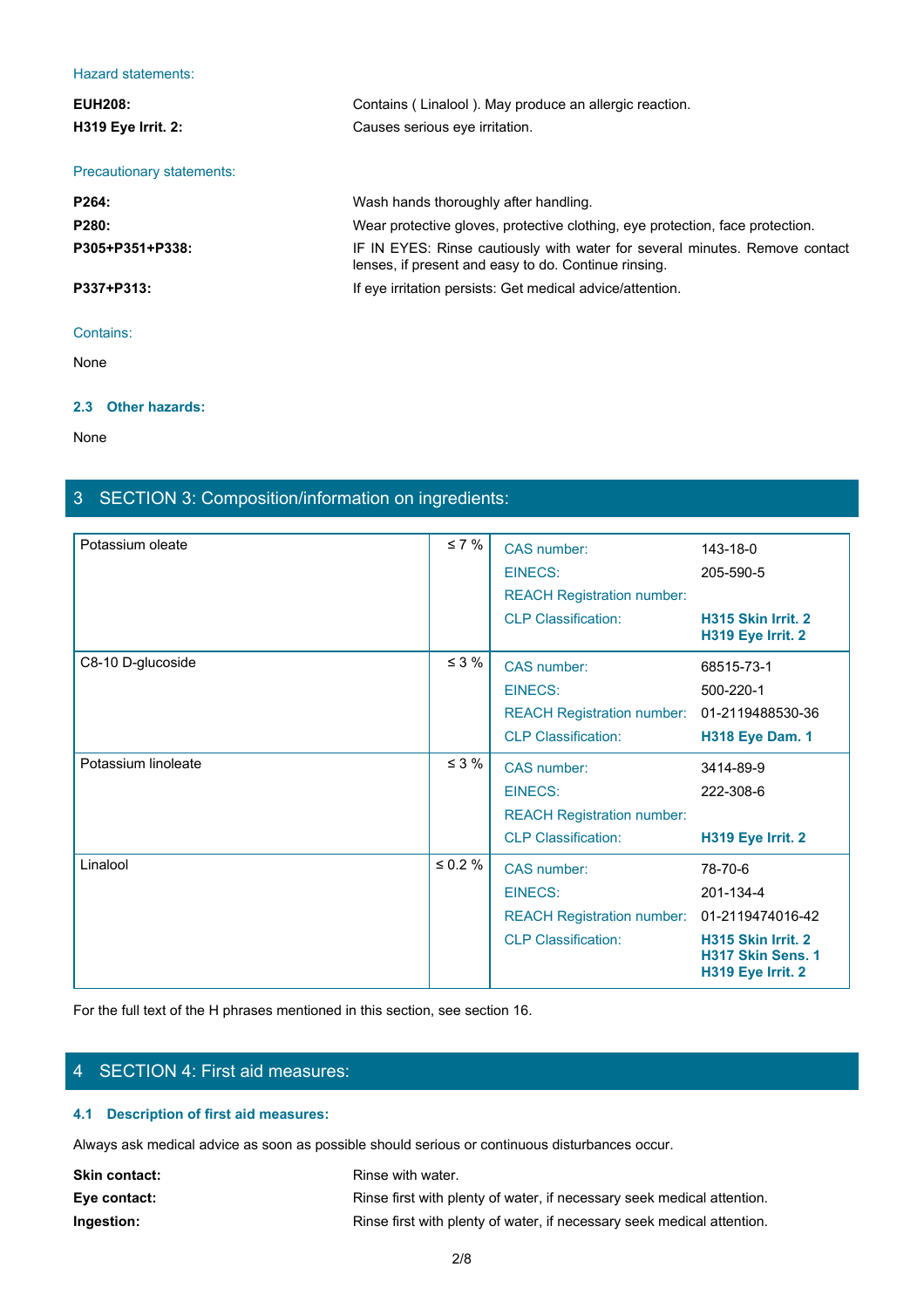#### **4.2 Most important symptoms and effects, both acute and delayed:**

| Inhalation:                                                      | In case of serious or continuous discomforts: remove to fresh air and seek<br>medical attention. |  |
|------------------------------------------------------------------|--------------------------------------------------------------------------------------------------|--|
| 4.2 Most important symptoms and effects, both acute and delayed: |                                                                                                  |  |
| Skin contact:                                                    | None                                                                                             |  |
| Eye contact:                                                     | Redness                                                                                          |  |
| Ingestion:                                                       | Diarrhoea, headache, abdominal cramps, sleepiness, vomiting                                      |  |
| Inhalation:                                                      | None                                                                                             |  |

#### **4.3 Indication of any immediate medical attention and special treatment needed:**

None with the contract of the contract of the contract of the contract of the contract of the contract of the contract of the contract of the contract of the contract of the contract of the contract of the contract of the

# 5 SECTION 5: Fire-fighting measures:

#### **5.1 Extinguishing media:**

CO2, foam, powder, sprayed water

#### **5.2 Special hazards arising from the substance or mixture:**

None with the contract of the contract of the contract of the contract of the contract of the contract of the contract of the contract of the contract of the contract of the contract of the contract of the contract of the

#### **5.3 Advice for firefighters:**

**Extinguishing agents to be avoided:** None

## 6 SECTION 6: Accidental release measures:

#### **6.1 Personal precautions, protective equipment and emergency procedures:**

Do not walk into or touch spilled substances and avoid inhalation of fumes, smoke, dusts and vapours by staying up wind. Remove any contaminated clothing and used contaminated protective equipment and dispose of it safely.

#### **6.2 Environmental precautions:**

Do not allow to flow into sewers or open water.

#### **6.3 Methods and material for containment and cleaning up:**

Contain released substance, store into suitable containers. If possible, remove by using absorbent material.

#### **6.4 Reference to other sections:**

For further information, check sections 8 & 13.

## 7 SECTION 7: Handling and storage:

#### **7.1 Precautions for safe handling:**

Handle with care to avoid spillage.

#### **7.2 Conditions for safe storage, including any incompatibilities:**

Keep in a sealed container in a closed, frost-free, ventilated room.

#### **7.3 Specific end use(s):**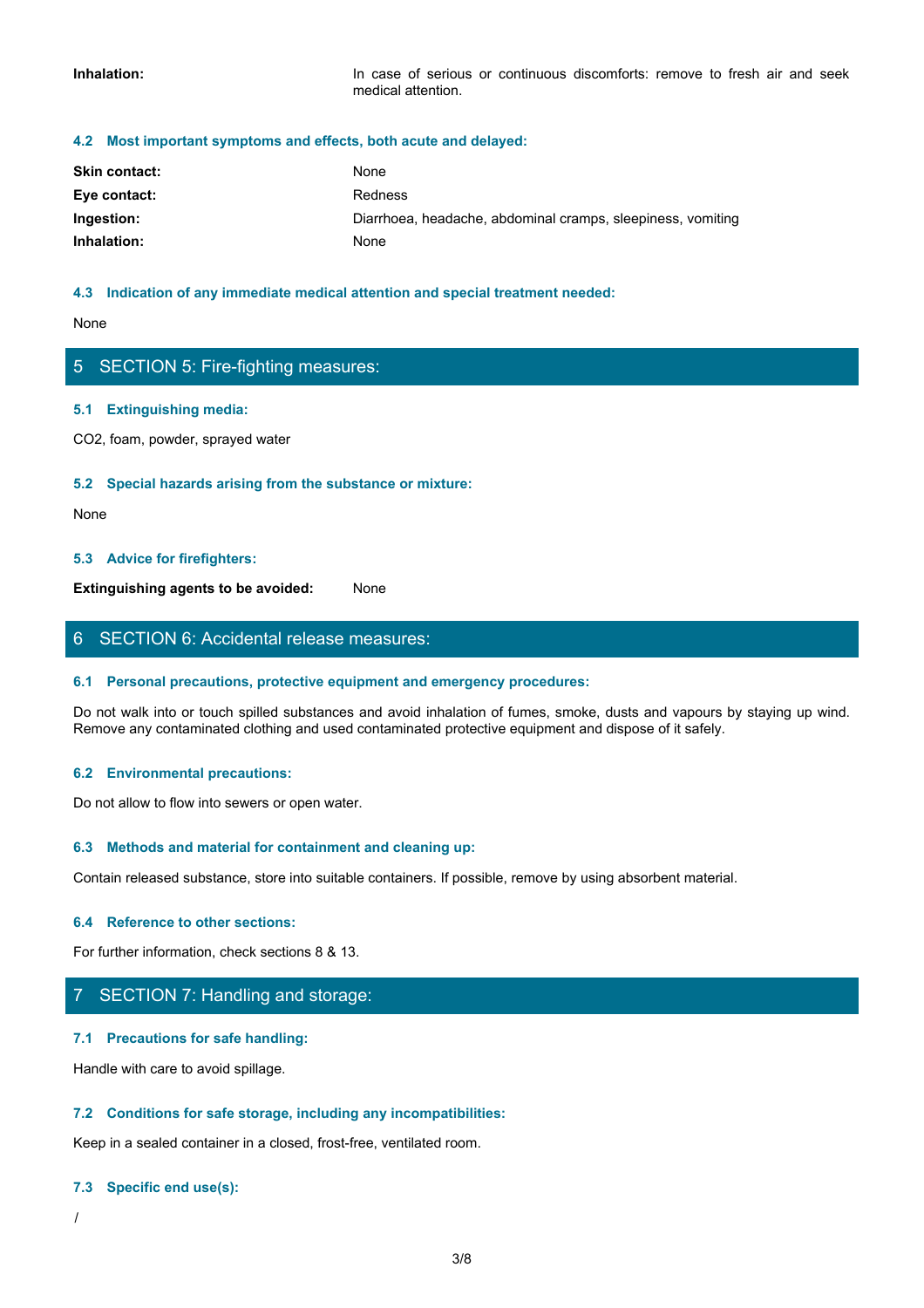# 8 SECTION 8: Exposure controls/personal protection:

## **8.1 Control parameters:**

## **8.2 Exposure controls:**

| 8 SECTION 8: Exposure controls/personal protection:<br>8.1 Control parameters:<br>Listing of the hazardous ingredients in section 3, of which the TLV value is known<br>8.2 Exposure controls:<br>Respiratory protection is not required. Use ABEK type gas masks in case of irritating exposure. If<br><b>Inhalation</b><br>necessary, use with sufficient exhaust ventilation.<br>protection:<br>Handling with nitril-gloves (EN 374). Breakthrough time: >480' Material thickness: 0,35 mm.<br>Thoroughly check gloves before use. Take of the gloves properly without touching the outside<br><b>Skin</b><br>with your bare hands. The manufacturer of the protective gloves has to be consulted about the<br>protection:<br>suitability for a specific work station. Wash and dry your hands.<br>Keep an eye-rinse bottle within reach. Tight-fitting safety goggles. Wear a face shield and<br>Eye<br>protective suit in case of exceptional processing problems.<br>protection: |
|----------------------------------------------------------------------------------------------------------------------------------------------------------------------------------------------------------------------------------------------------------------------------------------------------------------------------------------------------------------------------------------------------------------------------------------------------------------------------------------------------------------------------------------------------------------------------------------------------------------------------------------------------------------------------------------------------------------------------------------------------------------------------------------------------------------------------------------------------------------------------------------------------------------------------------------------------------------------------------------|
|                                                                                                                                                                                                                                                                                                                                                                                                                                                                                                                                                                                                                                                                                                                                                                                                                                                                                                                                                                                        |
|                                                                                                                                                                                                                                                                                                                                                                                                                                                                                                                                                                                                                                                                                                                                                                                                                                                                                                                                                                                        |
|                                                                                                                                                                                                                                                                                                                                                                                                                                                                                                                                                                                                                                                                                                                                                                                                                                                                                                                                                                                        |
|                                                                                                                                                                                                                                                                                                                                                                                                                                                                                                                                                                                                                                                                                                                                                                                                                                                                                                                                                                                        |
|                                                                                                                                                                                                                                                                                                                                                                                                                                                                                                                                                                                                                                                                                                                                                                                                                                                                                                                                                                                        |
|                                                                                                                                                                                                                                                                                                                                                                                                                                                                                                                                                                                                                                                                                                                                                                                                                                                                                                                                                                                        |
|                                                                                                                                                                                                                                                                                                                                                                                                                                                                                                                                                                                                                                                                                                                                                                                                                                                                                                                                                                                        |
|                                                                                                                                                                                                                                                                                                                                                                                                                                                                                                                                                                                                                                                                                                                                                                                                                                                                                                                                                                                        |
|                                                                                                                                                                                                                                                                                                                                                                                                                                                                                                                                                                                                                                                                                                                                                                                                                                                                                                                                                                                        |
|                                                                                                                                                                                                                                                                                                                                                                                                                                                                                                                                                                                                                                                                                                                                                                                                                                                                                                                                                                                        |
|                                                                                                                                                                                                                                                                                                                                                                                                                                                                                                                                                                                                                                                                                                                                                                                                                                                                                                                                                                                        |
|                                                                                                                                                                                                                                                                                                                                                                                                                                                                                                                                                                                                                                                                                                                                                                                                                                                                                                                                                                                        |
|                                                                                                                                                                                                                                                                                                                                                                                                                                                                                                                                                                                                                                                                                                                                                                                                                                                                                                                                                                                        |
| Wear impermeable clothing. The type of protective equipment depends on the concentration and<br><b>Other</b><br>amount of hazardous substances at the work station in question.<br>protection:                                                                                                                                                                                                                                                                                                                                                                                                                                                                                                                                                                                                                                                                                                                                                                                         |

# 9 SECTION 9: Physical and chemical properties:

## **9.1 Information on basic physical and chemical properties:**

| <b>Melting point/melting range:</b>                | 0 °C               |
|----------------------------------------------------|--------------------|
| <b>Boiling point/Boiling range:</b>                | 100 °C - 290 °C    |
| pH:                                                | 9.7                |
| pH 1% diluted in water:                            |                    |
| Vapour pressure/20°C,:                             | 2 332 Pa           |
| Vapour density:                                    | Not applicable     |
| Relative density, 20°C:                            | 1.0600 kg/l        |
| Appearance/20°C:                                   | Liquid             |
| Flash point:                                       |                    |
| Flammability (solid, gas):                         | Not applicable     |
| Auto-ignition temperature:                         |                    |
| Upper flammability or explosive limit,<br>(Vol %): |                    |
| Lower flammability or explosive limit,<br>(Vol %): | $\prime$           |
| <b>Explosive properties:</b>                       | Not applicable     |
| <b>Oxidising properties:</b>                       | Not applicable     |
| <b>Decomposition temperature:</b>                  |                    |
| Solubility in water:                               | Completely soluble |
| Partition coefficient: n-octanol/water:            | Not applicable     |
| Odour:                                             | characteristic     |
| <b>Odour threshold:</b>                            | Not applicable     |
| Dynamic viscosity, 20°C:                           | 1 mPa.s            |
| Kinematic viscosity, 40°C:                         | 1 $mm2/s$          |
| Evaporation rate (n-BuAc = 1):                     | 0.300              |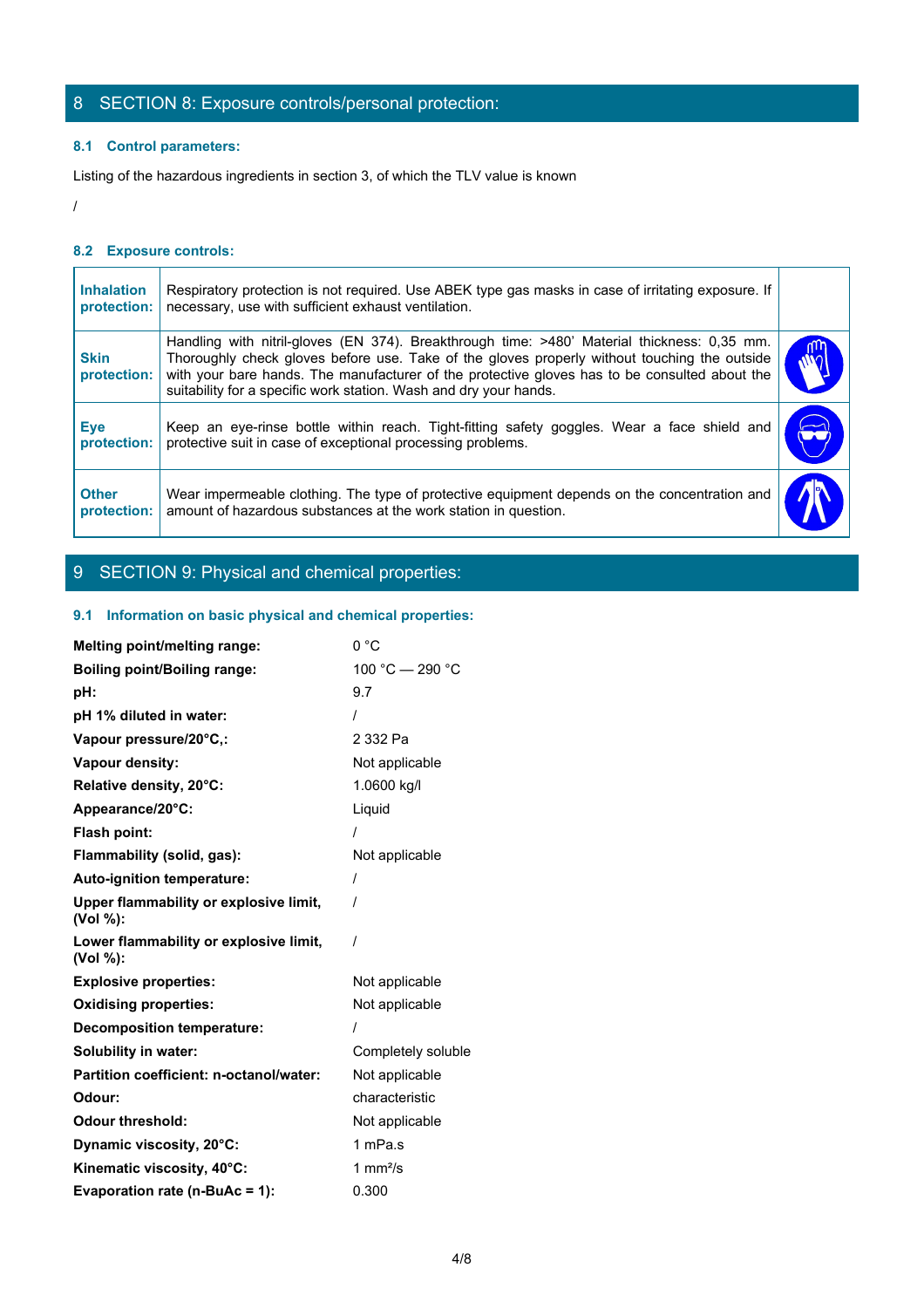#### **9.2 Other information:**

| Volatile organic component (VOC): |           |
|-----------------------------------|-----------|
| Volatile organic component (VOC): | 1.523 g/l |
| <b>Sustained combustion test:</b> |           |

# 10 SECTION 10: Stability and reactivity:

#### **10.1 Reactivity:**

Stable under normal conditions.

#### **10.2 Chemical stability:**

Extremely high or low temperatures.

#### **10.3 Possibility of hazardous reactions:**

None with the contract of the contract of the contract of the contract of the contract of the contract of the contract of the contract of the contract of the contract of the contract of the contract of the contract of the

#### **10.4 Conditions to avoid:**

Protect from sunlight and do not expose to temperatures exceeding + 50°C.

#### **10.5 Incompatible materials:**

Acids, alkalines, oxidants, reductants

#### **10.6 Hazardous decomposition products:**

Under recommended usage conditions, hazardous decomposition products are not expected.

## 11 SECTION 11: Toxicological information:

#### **11.1 Information on toxicological effects:**

**H319 Eye Irrit. 2:** Causes serious eye irritation.

| Calculated acute toxicity, ATE oral:   |  |
|----------------------------------------|--|
| Calculated acute toxicity, ATE dermal: |  |

| Potassium oleate    | LD50 oral, rat:<br>LD50 dermal, rabbit:<br>LC50, Inhalation, rat, 4h: | $\geq$ 5 000 mg/kg<br>$\geq$ 5 000 mg/kg<br>$\geq 50$ mg/l |  |
|---------------------|-----------------------------------------------------------------------|------------------------------------------------------------|--|
| C8-10 D-glucoside   | LD50 oral, rat:<br>LD50 dermal, rabbit:<br>LC50, Inhalation, rat, 4h: | $\geq$ 5 000 mg/kg<br>$\geq$ 5 000 mg/kg<br>$\geq 50$ mg/l |  |
| Potassium linoleate | LD50 oral, rat:<br>LD50 dermal, rabbit:<br>LC50, Inhalation, rat, 4h: | $\geq$ 5 000 mg/kg<br>$\geq$ 5 000 mg/kg<br>$\geq 50$ mg/l |  |
| Linalool            | LD50 oral, rat:<br>LD50 dermal, rabbit:<br>LC50, Inhalation, rat, 4h: | $\geq$ 5 000 mg/kg<br>$\geq$ 5 000 mg/kg<br>$\geq 50$ mg/l |  |

# 12 SECTION 12: Ecological information: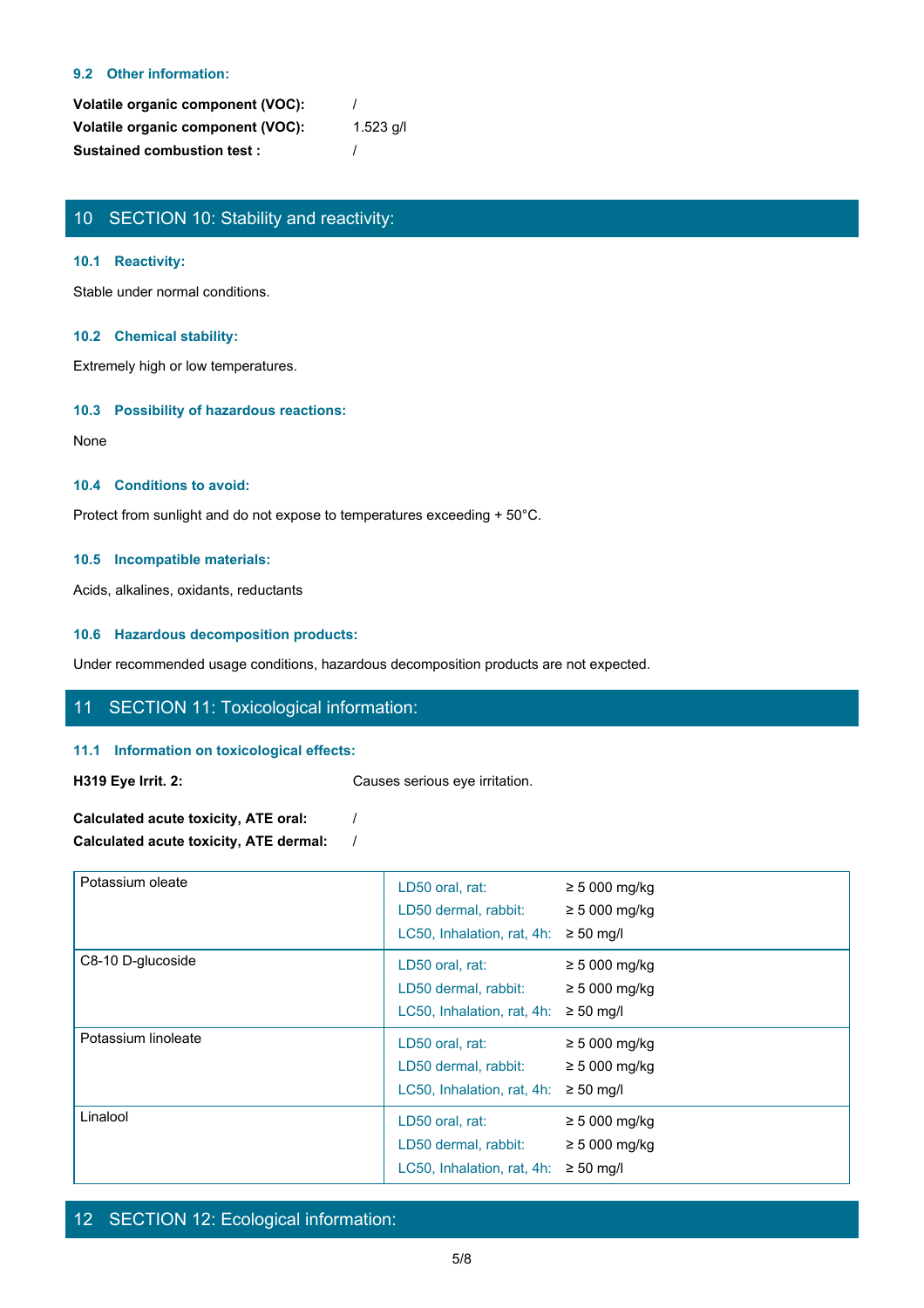#### **12.1 Toxicity:**

| 37 mg/l (72 h) (Scenedesmus subspicatus) |
|------------------------------------------|
|                                          |
|                                          |
|                                          |
|                                          |
|                                          |
|                                          |

#### **12.2 Persistence and degradability:**

#### **12.3 Bioaccumulative potential:**

| No.648/2004 on detergents.                                                                                                                                                                                                            |                                                                                                                          |  |  |
|---------------------------------------------------------------------------------------------------------------------------------------------------------------------------------------------------------------------------------------|--------------------------------------------------------------------------------------------------------------------------|--|--|
| 12.3 Bioaccumulative potential:                                                                                                                                                                                                       |                                                                                                                          |  |  |
|                                                                                                                                                                                                                                       | <b>Additional data:</b>                                                                                                  |  |  |
| Linalool                                                                                                                                                                                                                              | Log Pow = $2.84 - 2.9$                                                                                                   |  |  |
| 12.4 Mobility in soil:                                                                                                                                                                                                                |                                                                                                                          |  |  |
| Water hazard class, WGK (AwSV):                                                                                                                                                                                                       | 1                                                                                                                        |  |  |
| Solubility in water:                                                                                                                                                                                                                  | Completely soluble                                                                                                       |  |  |
| 12.5 Results of PBT and vPvB assessment:                                                                                                                                                                                              |                                                                                                                          |  |  |
| No additional data available                                                                                                                                                                                                          |                                                                                                                          |  |  |
| 12.6 Other adverse effects:                                                                                                                                                                                                           |                                                                                                                          |  |  |
| No additional data available                                                                                                                                                                                                          |                                                                                                                          |  |  |
| 13 SECTION 13: Disposal considerations:                                                                                                                                                                                               |                                                                                                                          |  |  |
| 13.1 Waste treatment methods:                                                                                                                                                                                                         |                                                                                                                          |  |  |
| restrictive regulations by local authority should always be adhered to.                                                                                                                                                               | The product may be discharged in the indicated percentages of utillization, provided it is neutralised to pH 7. Possible |  |  |
| 14 SECTION 14: Transport information:                                                                                                                                                                                                 |                                                                                                                          |  |  |
| $\mathbf{A}$ and $\mathbf{A}$ are associated as a set of the set of the set of the set of the set of the set of the set of the set of the set of the set of the set of the set of the set of the set of the set of the set of the set |                                                                                                                          |  |  |

#### **12.4 Mobility in soil:**

| Water hazard class, WGK (AwSV): |                    |
|---------------------------------|--------------------|
| Solubility in water:            | Completely soluble |

#### **12.5 Results of PBT and vPvB assessment:**

#### **12.6 Other adverse effects:**

## 13 SECTION 13: Disposal considerations:

#### **13.1 Waste treatment methods:**

# 14 SECTION 14: Transport information:

#### **14.1 UN number:**

Not applicable

### **14.2 UN proper shipping name:**

ADR, IMDG, ICAO/IATA not applicable

### **14.3 Transport hazard class(es):**

| Class(es):                           | Not applicable |
|--------------------------------------|----------------|
| Identification number of the hazard: | Not applicable |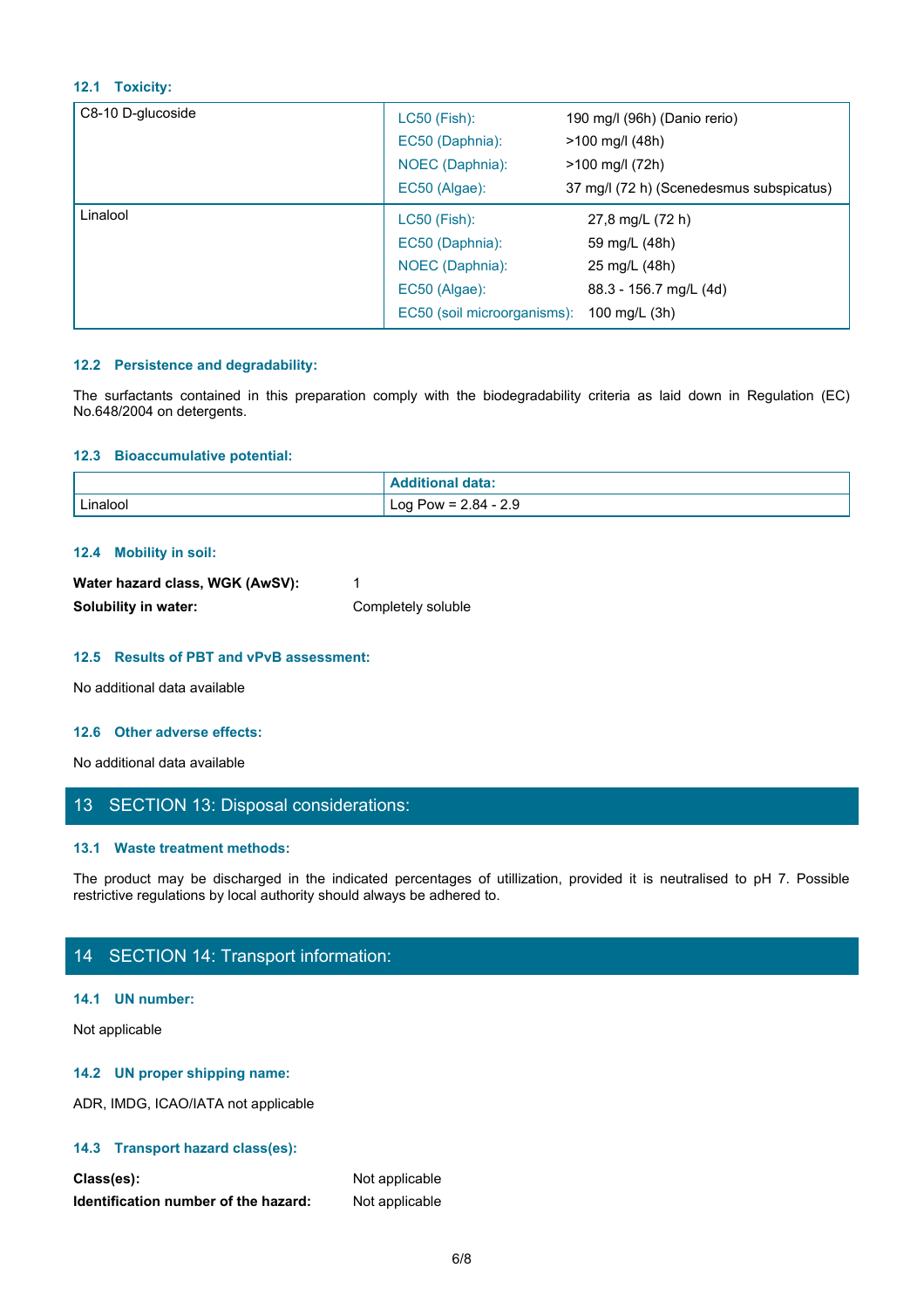#### **14.4 Packing group:**

Not applicable

#### **14.5 Environmental hazards:**

Not dangerous to the environment

#### **14.6 Special precautions for user:**

| <b>Hazard characteristics:</b> | Not applicable |
|--------------------------------|----------------|
| <b>Additional guidance:</b>    | Not applicable |

# 15 SECTION 15: Regulatory information:

#### **15.1 Safety, health and environmental regulations/legislation specific for the substance or mixture:**

| Water hazard class, WGK (AwSV):             |                                                                                                     |
|---------------------------------------------|-----------------------------------------------------------------------------------------------------|
| Volatile organic component (VOC):           |                                                                                                     |
| Volatile organic component (VOC):           | 1.523 a/l                                                                                           |
| Composition by regulation (EC)<br>648/2004: | Soap 5% - 15%, Nonionic surfactants < 5%, Perfumes (Linalool), Preservatives<br>(Potassium Sorbate) |
|                                             |                                                                                                     |

#### **15.2 Chemical Safety Assessment:**

No data available

#### 16 SECTION 16: Other information:

#### **Legend to abbreviations used in the safety data sheet:**

| ADR:                                              | The European Agreement concerning the International Carriage of Dangerous<br>Goods by Road                                                                                                                          |
|---------------------------------------------------|---------------------------------------------------------------------------------------------------------------------------------------------------------------------------------------------------------------------|
| ATE:                                              | <b>Acute Toxicity Estimate</b>                                                                                                                                                                                      |
| BCF:                                              | <b>Bioconcentration factor</b>                                                                                                                                                                                      |
| CAS:                                              | <b>Chemical Abstracts Service</b>                                                                                                                                                                                   |
| CLP:                                              | Classification, Labelling and Packaging of chemicals                                                                                                                                                                |
| <b>EINECS:</b>                                    | European INventory of Existing commercial Chemical Substances                                                                                                                                                       |
| <b>LC50:</b>                                      | median Lethal Concentration for 50% of subjects                                                                                                                                                                     |
| LD50:                                             | median Lethal Dose for 50% of subjects                                                                                                                                                                              |
| $Nr.$ :                                           | Number                                                                                                                                                                                                              |
| PTB:                                              | Persistent, Toxic, Bioaccumulative                                                                                                                                                                                  |
| TLV:                                              | <b>Threshold Limit Value</b>                                                                                                                                                                                        |
| UFI:                                              | Unique Formula Identifier                                                                                                                                                                                           |
| vPvB:                                             | very Persistent and very Bioaccumulative substances                                                                                                                                                                 |
| WGK:                                              | Water hazard class                                                                                                                                                                                                  |
| <b>WGK 1:</b>                                     | Slightly hazardous for water                                                                                                                                                                                        |
| <b>WGK 2:</b>                                     | Hazardous for water                                                                                                                                                                                                 |
| <b>WGK 3:</b>                                     | Extremely hazardous for water                                                                                                                                                                                       |
|                                                   | Legend to the H Phrases used in the safety data sheet:                                                                                                                                                              |
| H319 Eye Irrit. 2: Causes serious eye irritation. | EUH208: Contains ( Linalool ). May produce an allergic reaction. H315 Skin Irrit. 2: Causes skin irritation.<br>H317 Skin Sens. 1: May cause an allergic skin reaction. H318 Eye Dam. 1: Causes serious eye damage. |
|                                                   | 7/8                                                                                                                                                                                                                 |
|                                                   |                                                                                                                                                                                                                     |
|                                                   |                                                                                                                                                                                                                     |

#### **Legend to the H Phrases used in the safety data sheet:**